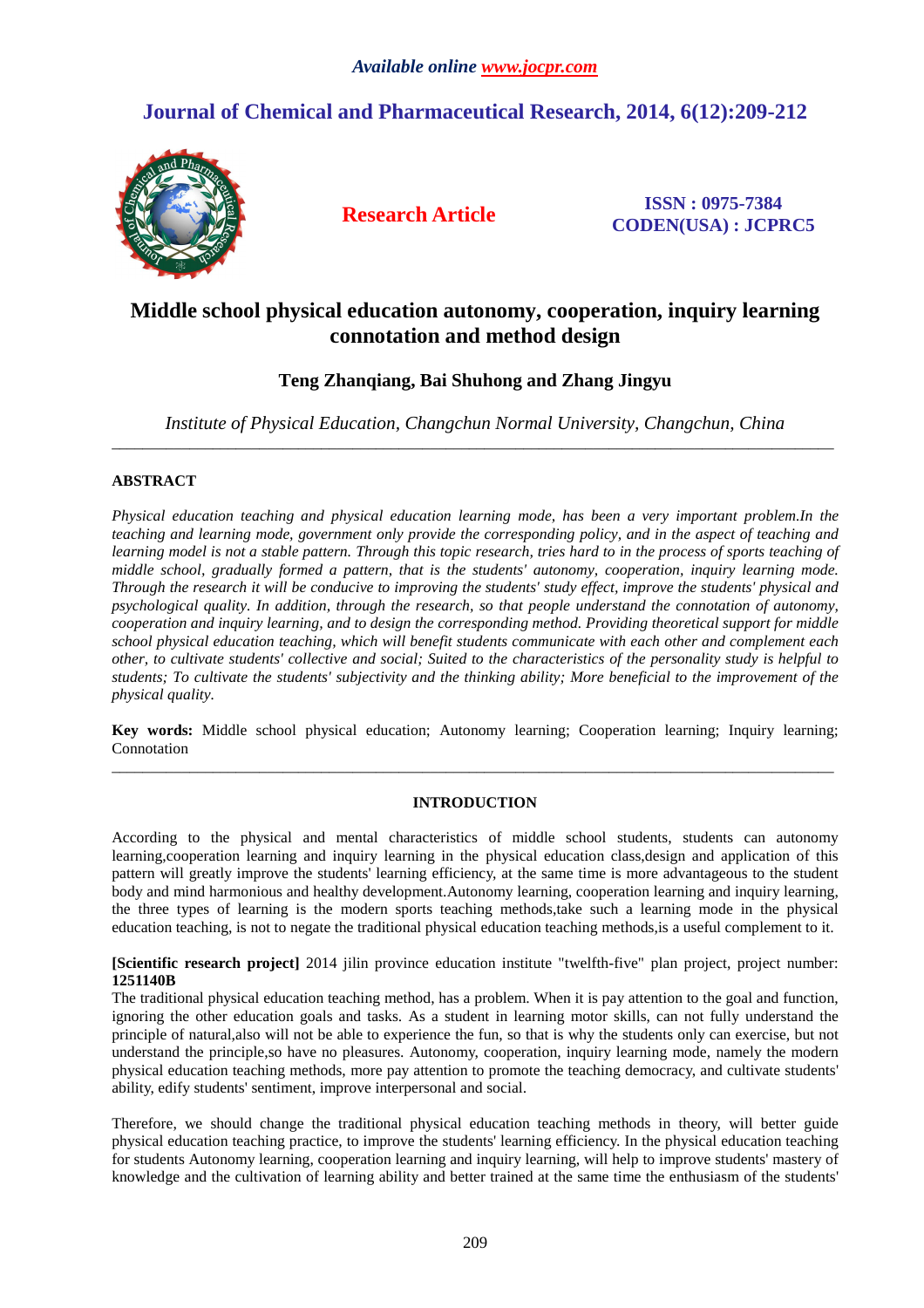interest in sports and take part in sports activities. Combined with the actual situation of physical education teaching to carry on the research on the theory and practice of teaching and learning, will also improve physical education teachers' scientific research ability and teaching level, speed up the physical education teachers' professional development.

*\_\_\_\_\_\_\_\_\_\_\_\_\_\_\_\_\_\_\_\_\_\_\_\_\_\_\_\_\_\_\_\_\_\_\_\_\_\_\_\_\_\_\_\_\_\_\_\_\_\_\_\_\_\_\_\_\_\_\_\_\_\_\_\_\_\_\_\_\_\_\_\_\_\_\_\_\_\_*

In middle school teaching practice, through the application of autonomy, cooperation and inquiry learning mode, can be in the physical education teaching to change the traditional teacher-centered, in the classroom as the center, and centered on the books, promote student autonomy, cooperation, inquiry consciousness and practice ability of development[1]. Fully mobilize students' learning activeness, thus more conducive to the understanding of the students' learning process, to cultivate students' ability to find and solve problems; To communicate with each other and complement each other, between students to cultivate the students' collective and social; Suited to the characteristics of the personality study is helpful to students; To cultivate the students' subjectivity and thinking ability. Really by studying the patterns of change and improve the learning efficiency, promote health of body and mind harmonious development. Comprehensive above, we can understand the connotation of autonomy, cooperation and inquiry learning is most important, in combination with the design of teaching and learning, will be more help to complete the corresponding task.

### **RESULTS AND DISCUSSION**

### **2 the connotation of autonomy, cooperation and inquiry learning**

### **2.1 the connotation of autonomy learning**

Autonomy learning, refers to the students' learning initiative and options, according to their own learning process, their own intend.Students can choose the learning content and way, and to have the conscious awareness and response to the learning content and learning process[2]. Autonomy learning refers to the teachers on the basis of physical education teaching task, the students' physical education learning goals, combined with the school court, equipment and other factors, to redesign the whole teaching contents, teaching methods, in different stage, the time set different sports and exercises, students are encouraged to set learning goals, choose their own learning content, to schedule the practice and choose their own practice, developing learning strategies, self monitoring and evaluation, to make the students get positive, deep in the process of autonomy learning experience. To improve the level of their physical education knowledge, improve their sports skill level, etc.

### **2.2 the connotation of cooperation learning**

Cooperation learning refers to the organization form of learning, in order to complete the task together, there is a clear division of responsibility mutual learning. Cooperation learning method is under the guidance of the teacher, in the process of learning, students be divided of different study groups, each group of each student positive for common tasks of personal responsibility, and through the mutual communication, mutual support and cooperate with each other, effectively solve the main problems of group, team's common goal. At the same time, the team each student in the cooperation learning atmosphere, constantly improve the learning effect, develop social skills. This kind of study method, in addition to improve the level of knowledge and improve sports ability, more important is to improve the students' cooperation and team consciousness.

### **2.3 the connotation of inquiry learning**

Inquiry learning refers to learning in practice, found the problem independently, independent development approach to learning. Inquiry is based on finding the problem and resolving problems, and in physical education teaching is to cultivate students' innovation spirit and practice ability for the purpose[3]. In order to fully reflect the students' subjectivity, initiative and participation as the prerequisite, to individuals or groups inquiry activity as the main form of a kind of found problems, analyze and solve problems, to gain science and humanities knowledge and the ability of learning. Inquiry learning is a kind of conform to the trend of The Times, its ultimate goal is to develop students' manipulative ability of the brain and the unity cooperation of collectivism spirit and tenacious character. Inquiry learning is helpful to understand the student's understanding of sports knowledge skills and master degree;Is helpful for understanding the students learn from each other in the process of inquiry learning,through their own exploration, and peer exchanges, discovery, analysis,problem solving,understanding learning content,through constant communication, experience, make their image in the mind of the deepening, after the formation of strong technical concepts and motor skills; Is helpful to understand the students' creative thinking, creative ability, hands-on ability; To know the communication between the classmate, form a good interpersonal relationship.

# **3 autonomy, cooperation, inquiry learning method design and development strategy**

**3.1 the teachers' teaching design** 

Teaching design is a process of teaching plan. According to the teaching object and teaching objectives, It determine the right starting point and end point of teaching, achieve the teaching effect optimization,solve the problem of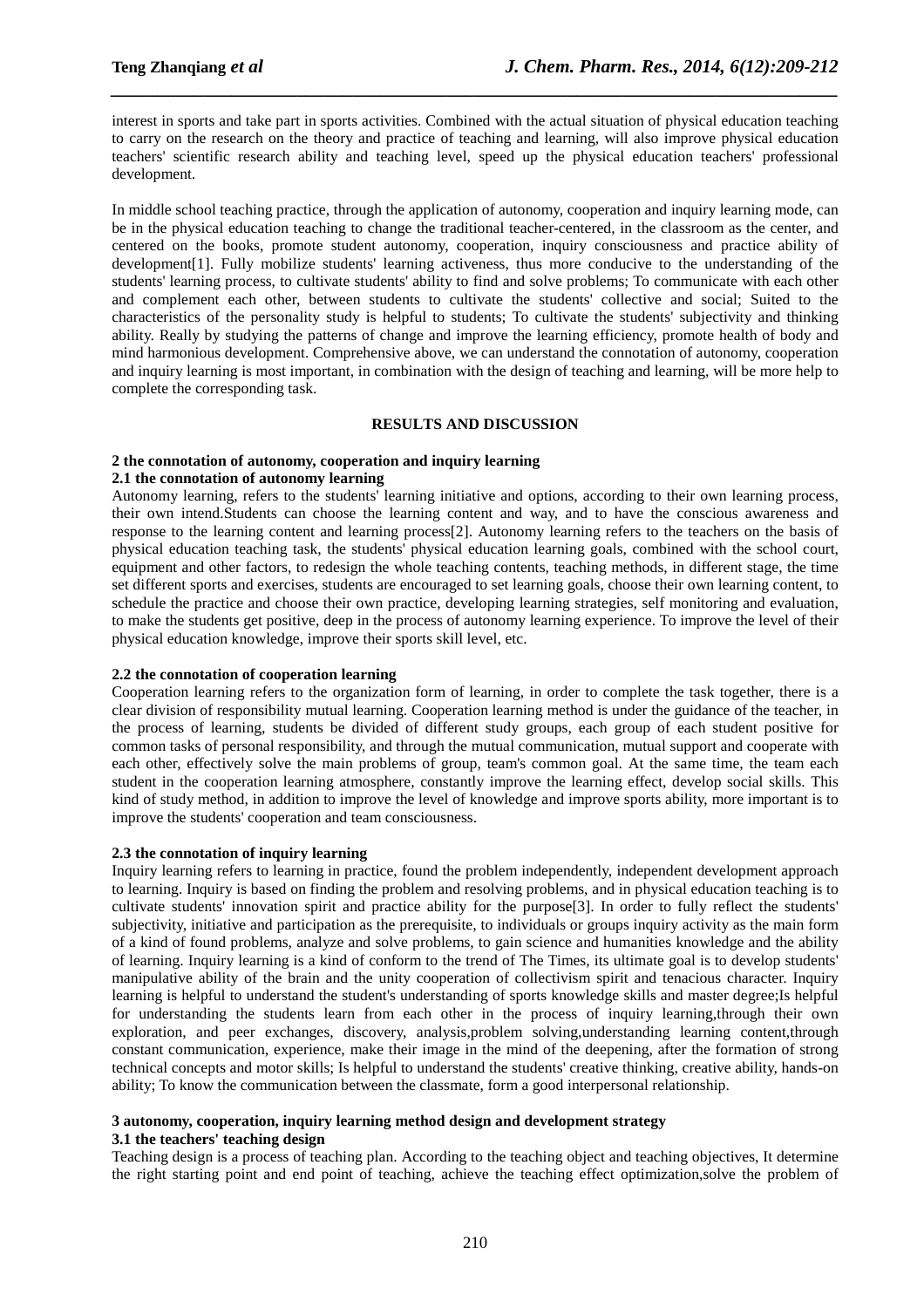teaching,through utilizing the method of system science knowledge.Therefore, the teacher in the process of teaching, we should reform the traditional teaching methods, updating the education idea. Realizing the physical education teaching method fundamental shift from traditional to modern. Change the traditional teacher-centered education idea in physical education teaching, to students in physical education teaching as the center, with the development of students as the core of modern education idea, training students independent, cooperation, inquiry learning ability, improve the learning efficiency, promote the harmonious development of students' physical and mental health[4].

*\_\_\_\_\_\_\_\_\_\_\_\_\_\_\_\_\_\_\_\_\_\_\_\_\_\_\_\_\_\_\_\_\_\_\_\_\_\_\_\_\_\_\_\_\_\_\_\_\_\_\_\_\_\_\_\_\_\_\_\_\_\_\_\_\_\_\_\_\_\_\_\_\_\_\_\_\_\_*

### **Table 1: the teachers' teaching design**

|                                 | The design of autonomy learning                                                                                   | The design of the cooperation learning                                                                                     | The design of the Inquiry learning                                                                                                  |
|---------------------------------|-------------------------------------------------------------------------------------------------------------------|----------------------------------------------------------------------------------------------------------------------------|-------------------------------------------------------------------------------------------------------------------------------------|
|                                 | method                                                                                                            | method                                                                                                                     | method                                                                                                                              |
| Target design                   | Teachers give students some learning<br>goals for students to choose their own<br>complete learning goals         | Teachers divide students into different<br>study groups, through the cooperation<br>learning group complete learning goals | The teacher in class to help students<br>individual<br><b>or</b><br>discover<br>group<br>to<br>problems, analyze and solve problems |
| Content<br>design               | Teachers provide the corresponding<br>learning content, and students choose<br>the learning content independently | Teachers to provide the corresponding<br>team cooperation learning content to<br>choose                                    | The teacher in class for corresponding<br>problem set in advance                                                                    |
| Method<br>design                | The students' practice is the main, the<br>teachers guidance                                                      | The Students' cooperation learning is the<br>main, the teachers guidance                                                   | The Students' Inquiry is the main, the<br>teachers guidance                                                                         |
| Teaching<br>important<br>points | students<br>Teachers<br>autonomy<br>give<br>learning focus, students' reference                                   | give students cooperation<br>Teachers<br>learning focus, students' reference                                               | Teachers give students Inquiry learning<br>focus, students' reference                                                               |
| Schedule                        | students<br>teacher<br>the<br>The<br>let.<br>own<br>arrangement                                                   | The teacher let the students discuss to<br>agreed time                                                                     | The teacher let the students according<br>to the problems need to schedule time                                                     |

### 3.2 **the students' learning design**

Build student physical education autonomy, cooperation, inquiry learning goals, promote students independent, cooperation and inquiry learning guidance strategy, raise the level of teachers' professional development. Change in the way by learning, improve the students' learning efficiency; Complete students autonomy, cooperation, inquiry learning new mode of building and design, enhance the consciousness of students' autonomy learning, improve the students' ability of cooperation learning, cultivate the habit of students to explore and quality, and lay a foundation for improving the students' learning efficiency.

|                                 | The design of autonomy learning<br>method                          | The design of the cooperation<br>learning method                                          | The design of the Inquiry<br>learning method                                                  |
|---------------------------------|--------------------------------------------------------------------|-------------------------------------------------------------------------------------------|-----------------------------------------------------------------------------------------------|
| Target design                   | Students' set learning goals                                       | Students cooperate to design<br>their own learning goals                                  | Through<br>research<br>find<br>the<br>students learning goals                                 |
| Content design                  | The choice and finish of learning<br>content customized completely | The student team cooperation<br>learning content according to the<br>goals and objectives | Student individual<br>team<br>or<br>according to need to choose the<br>content of the problem |
| Method design                   | priority<br>Give<br>students'<br>to<br>autonomy learning           | students'<br>Give<br>priority<br>to<br>cooperation learning                               | Give priority to<br>the students'<br>inquiry learning                                         |
| Teaching<br>important<br>points | Teachers give students autonomy<br>learning, students' reference   | students<br>Teachers<br>give<br>cooperation<br>learning,<br>students'<br>reference        | Teachers give students inquiry<br>learning, students' reference                               |
| Schedule                        | Students' arrangement                                              | The students agreed to arrange<br>specific time                                           | <b>Students</b><br>according<br>the<br>to<br>problems need to schedule time                   |

### **Table 2: the students' learning design**

### **3.3 the development strategies of autonomy learning**

In order to realize middle school training target, complete the teaching task, realize the teaching purpose, improve the level of students' physical and mental health[5]. We will update education idea in the teaching, reform teaching methods, to explore and think the development of students' autonomy learning strategy.Students' physical education autonomy learning must be paied more attention,that is the goal and positioning of students; the choice of learning methods and learning content; in the process of learning the difficult solution; arrange time of students; independent evaluation of students, etc.Student's for instance, Aerobics movements, in learning, students have a certain foundation in action, the teachers can give students the opportunity to write and practice, or wrote in front of the company after the show their results. In giving the design of students' autonomy learning, teachers should be in a position of care, guidance and help, let each student through the self-made, self-practice and demonstrate such a process, to get a sense of accomplishment, and enhanced self-esteem and confidence, improve autonomy learning ability.

### **3.4 the development strategy of cooperation learning**

Cooperation learning can make to be able to realize the teaching goal, but in the process of organization also